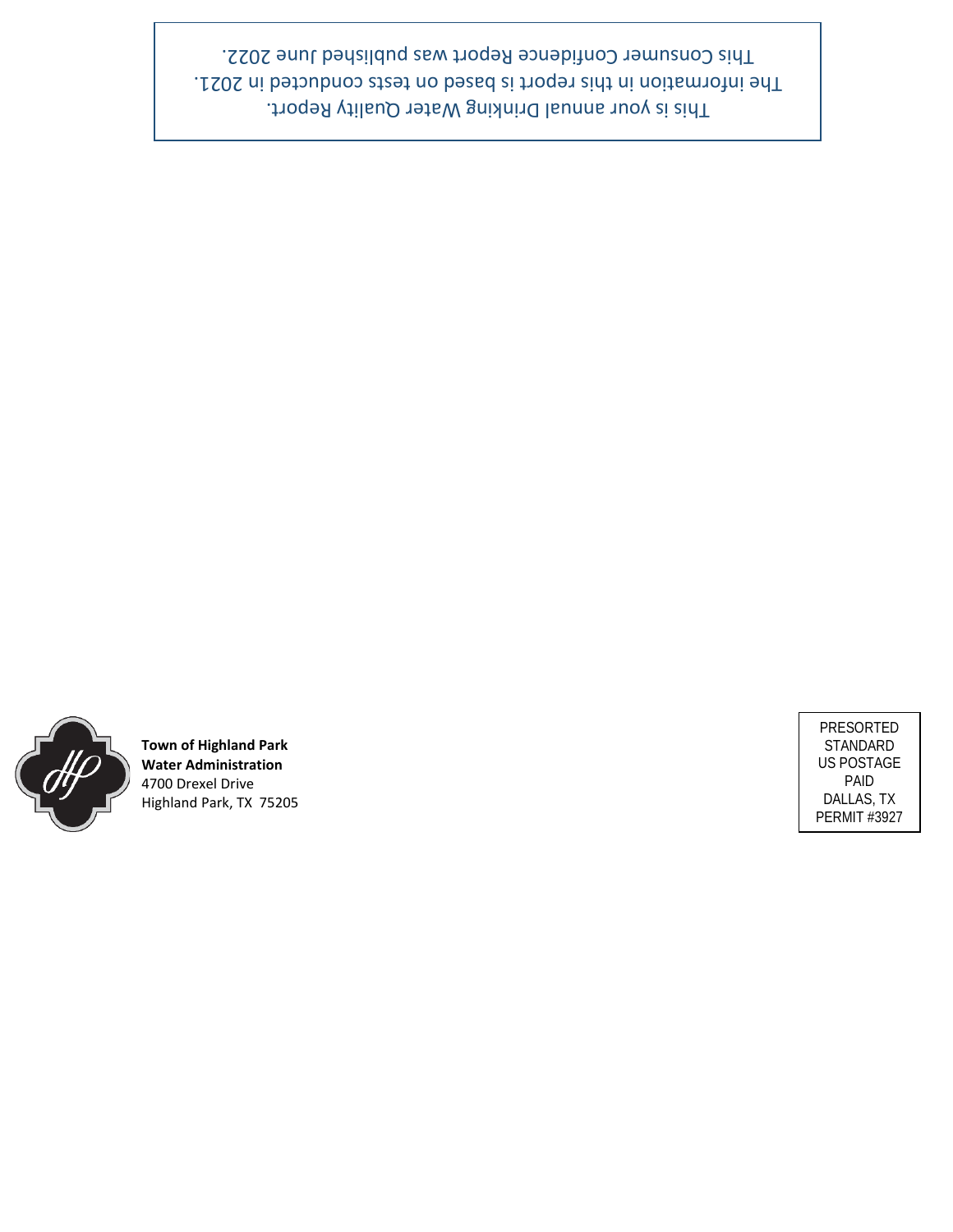

# **2021 Prinking Water Quality Report**

# *Town of Highland Park*

The Town of Highland Park Water Department is responsible for providing safe and reliable drinking water to all residents. Our water department maintains the distribution system that delivers treated water to your tap.

The Texas Commission on Environmental Quality (TCEQ) has assessed our system and determined that OUR WATER IS SAFE to drink. The analysis was made by using the data listed in the following charts.

The Town of Highland Park is a Superior rated water system. The highest rating of the TCEQ. Highland Park meets or exceeds all state and federal requirements for water quality, and safe drinking water.

This report is provided to all Highland Park Utility Customers. Total Water Loss for 2021 was 36,569,000 gallons (3.09% of total water purchased from the District). For more information about this report contact the Customer Service Department, 214-521-4161, or write to 4700 Drexel Drive, Highland Park, TX 75205.

## **Our Drinking Water Meets or Exceeds All Federal (EPA) Drinking Water Requirements**

This report is a summary of the quality of the water we provide our customers. The analysis was made by using the data from the most recent U.S. Environmental Protection Agency (EPA) required tests from January 1, through December 31, 2021, and is presented in the attached pages. We hope this information helps you become more knowledgeable about what is in your drinking water.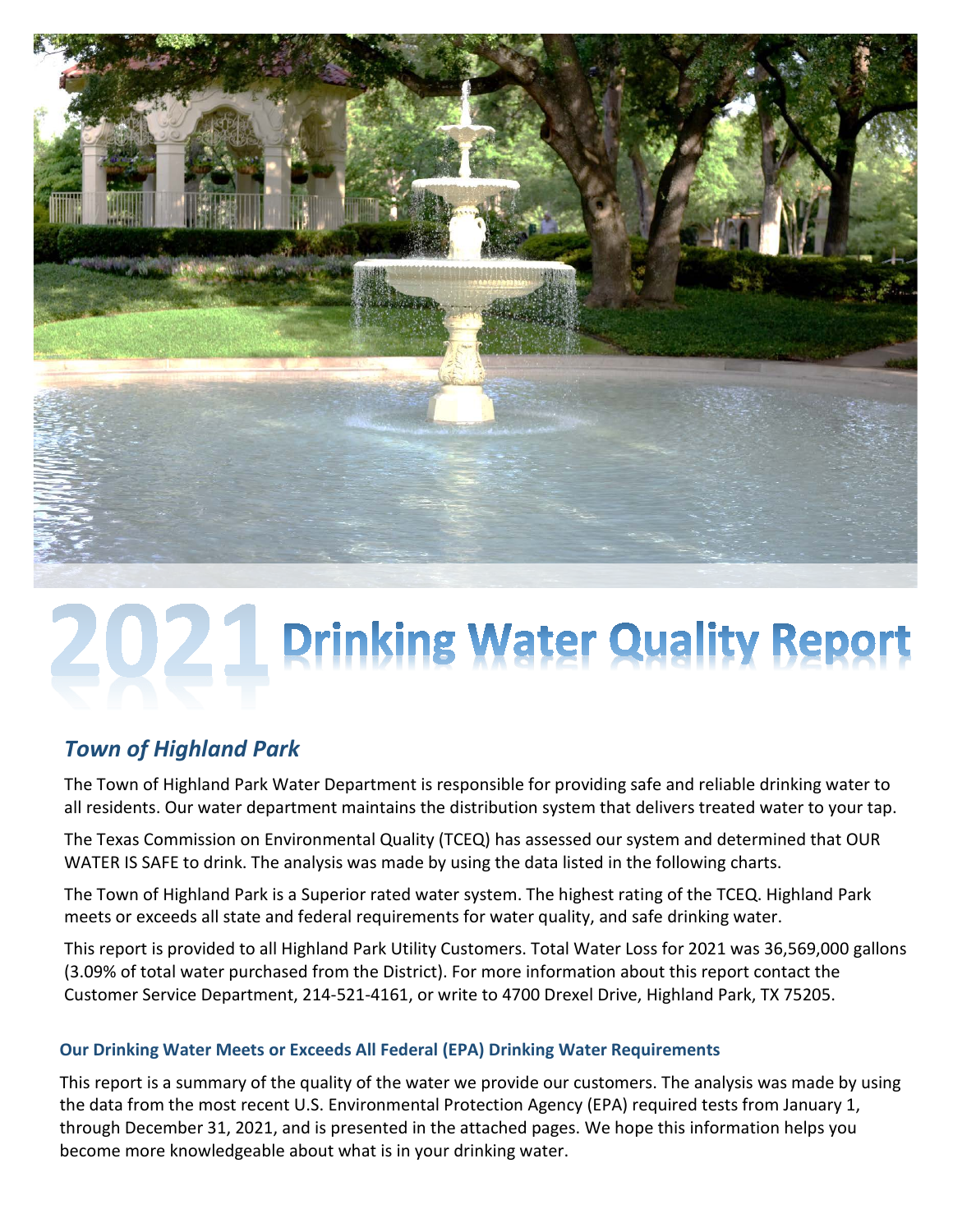#### **Water Sources**

The sources of drinking water (both tap water and bottled water) include rivers, lakes, streams, ponds, reservoirs, springs, and wells. As water travels over the surface of the land or through the ground, it dissolves naturally occurring minerals, and in some cases, radioactive material, and can pick up substances resulting from the presence of animals or from human activity.

Contaminants that may be present in sourcewater before treatment include:

Microbial contaminants, such as viruses and bacteria, which may come from sewage treatment plants, septic systems, agricultural livestock operations, and wildlife.

Inorganic contaminants, such as salts and metals, which can be naturally occurring or result from urban storm water runoff, industrial or domestic waste water discharges, oil and gas production, mining, or farming.

Pesticides and herbicides, which may come from a variety of sources such as agriculture, urban storm water runoff, and residential uses.

Organic chemical contaminants, including synthetic and volatile organic chemicals, which are by-products of industrial processes and petroleum production, and can also come from gas stations, urban storm water runoff, and septic systems.

Radioactive contaminants, which can be naturally occurring or be the result of oil and gas production and mining activities.

#### **All Drinking Water May Contain Contaminants**

This report is intended to provide you with important information about your drinking water and the efforts made by the water system to provide safe drinking water.

Drinking water, including bottled water, may reasonably be expected to contain at least small amounts of some contaminants. The presence of contaminants does not necessarily indicate that water poses a health risk. More information about contaminants and potential health effects can be obtained by calling the U.S. Environmental Protection Agency's Safe Drinking Water Hotline (1-800-426- 4791).

#### **Secondary Constituents**

Many constituents (such as calcium, sodium, or iron) which are often found in drinking water, can cause taste, color, and odor problems. The taste and odor constituents are called secondary constituents and are regulated by the State of Texas, not the EPA. These constituents are not causes for health concerns. Therefore, secondaries are not required to be reported in this document, but they may greatly affect the appearance and taste of your water.

#### **En Español**

Éste informe contiene información muy importante sobre el agua que usted bebe. Si tiene preguntas o comentarios sobre éste informe en español, favor de llamar al tel. (214) 521-4161 para hablar con una persona bilingüe en español.

#### **Special Notice**

Immuno-compromised persons such as persons with cancer undergoing chemotherapy, persons who have undergone organ transplants, people with HIV/AIDS or other immune system disorders, some elderly and infants can be particularly at risk from infections. These people should seek advice about drinking water from their health care providers. EPA/CDC guidelines on appropriate means to lessen the risk of infection by Cryptosporidium and other microbial contaminants are available from the Safe Drinking Water Hotline 1-800-426-4791.

If present, elevated levels of lead can cause serious health problems, especially for pregnant women and young children. Lead in drinking water is primarily from materials and components associated with service lines and home plumbing. We cannot control the variety of materials used in plumbing components. When your water has been sitting for several hours, you can minimize the potential for lead exposure by flushing your tap for 30 seconds to 2 minutes before using water for drinking or cooking. If you are concerned about lead in your water, you may wish to have your water tested. Information on lead in drinking water, testing methods, and steps you can take to minimize exposure is available from the Safe Drinking Water Hotline or at [http://www.epa.gov/safewater/lead.](http://www.epa.gov/safewater/lead)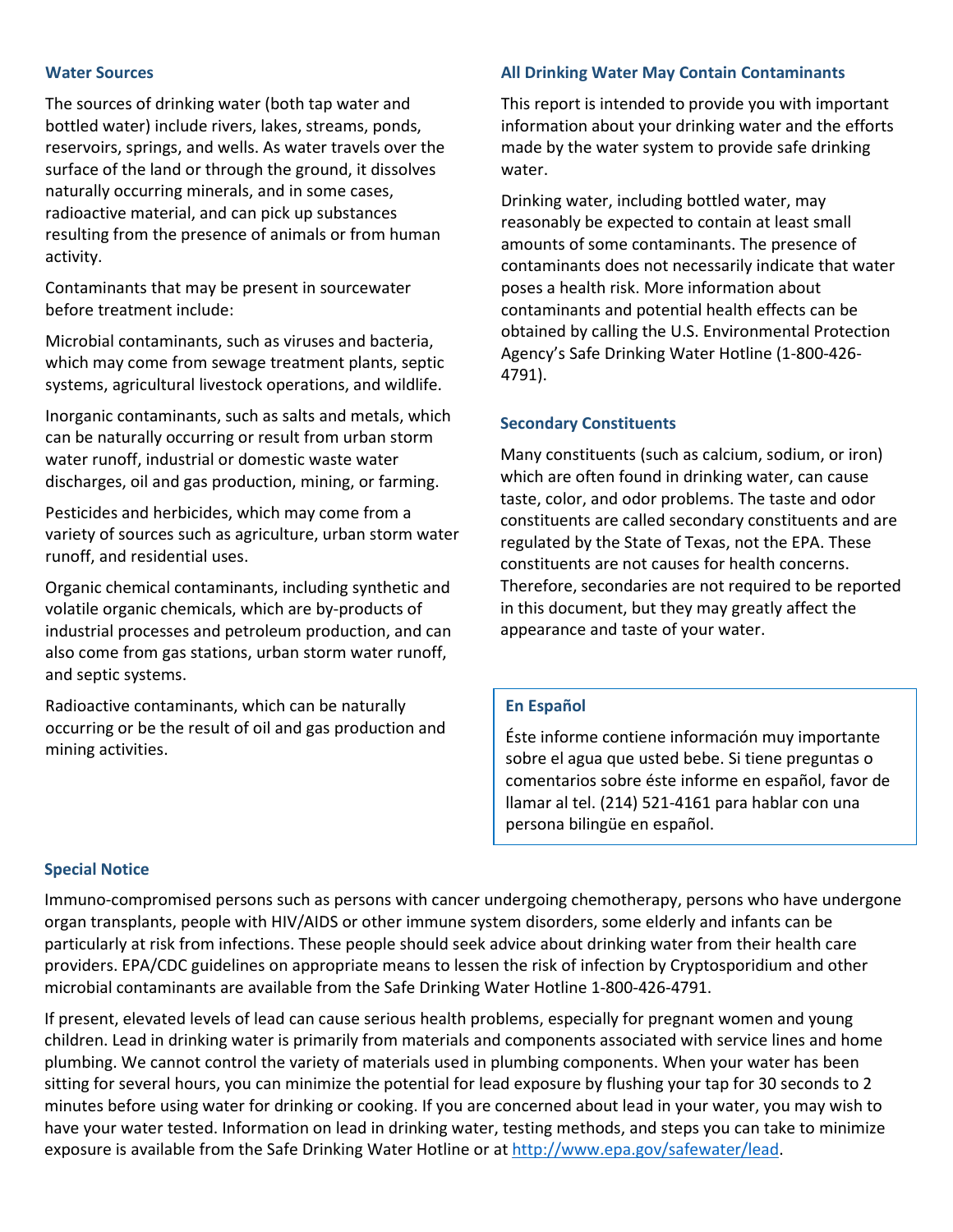#### **Definitions**

The following tables contain scientific terms and measures, some of which may require explanation.

**Action Level**: The concentration of a contaminant which, if exceeded, triggers treatment or other requirements which a water system must follow.

**Avg**: Regulatory compliance with some MCLs are based on running annual average of monthly samples.

**Level 1 Assessment:** A Level 1 assessment is a study of the water system to identify potential problems and determine (if possible) why total coliform bacteria have been found in our water system.

**Level 2 Assessment:** A Level 2 assessment is a very detailed study of the water system to identify potential problems and determine (if possible) why an E. coli MCL violation has occurred and/or why total coliform bacteria have been found in our water system on multiple occasions.

**Maximum Contaminant Level or MCL:** The highest level of a contaminant that is allowed in drinking water. MCLs are set as close to the MCLGs as feasible using the best available treatment technology.

**Maximum Contaminant Level Goal or MCLG:** The level of a contaminant in drinking water below which there is no known or expected risk to health. MCLGs allow for a margin of safety.

**Maximum residual disinfectant level or MRDL:** The highest level of a disinfectant allowed in drinking water. There is convincing evidence that addition of a disinfectant is necessary for control of microbial contaminants.

**Maximum residual disinfectant level goal or MRDLG:** The level of a drinking water disinfectant below which there is no known or expected risk to health. MRDLGs do not reflect the benefits of the use of disinfectants to control microbial contaminants.

#### **Water Treatment**

For information on water plant tours, source water protection efforts, or other questions on water quality, call 214-652- 8639, or write to: Dallas County Park Cities Municipal Utility District, 1811 Regal Row, Dallas, Texas 75235. The Dallas County Park Cities Municipal Utility District is governed by a five-member Board of Directors elected by citizens of the Town of Highland Park and the City of University Park.

#### **Public Participation Opportunities**

The Highland Park Town Council meets the first and third Tuesdays of every month, unless otherwise set by the Council. To learn about future public meetings concerning your drinking water or to request to schedule one, call 214- 521-4161 during normal business hours, 7:30 a.m. to 4:30 p.m., weekdays. Visit [www.hptx.org](http://www.hptx.org/) for more meeting information.

#### **Abbreviations**

**MFL** Million Fibers per Liter (a measure of asbestos) **mrem** millirems per year (a measure of radiation absorbed by the body)

- **na** not applicable
- **NTU** nephelometric turbidity units (a measure of turbidity)
- **pCi/L** picocuries per liter (a measure of radioactivity)
- **ppb** micrograms per liter or parts per billion
- **ppm** milligrams per liter or parts per million
- **ppq** parts per quadrillion, or picograms per liter (pg/L)
- **ppt** parts per trillion, or nanograms per liter (ng/L)

**Treatment Technique or TT:** A required process intended to reduce the level of a contaminant in drinking water.

Our drinking water is obtained from one surface water source, GRAPEVINE RESERVOIR via ELM FORK TRINITY RIVER.

#### **Information About Water Assessments**

TCEQ completed a Source Water Susceptibility for all drinking water systems that own their sources. This report describes the susceptibility and types of constituents that may come into contact with the drinking water source based on human activities and natural conditions. The system(s) from which we purchase our water received the assessment report.

For more information about your sources of water, please refer to the Source Water Assessment Viewer available at the following URL[: http://www.tceq.texas.gov/gis/swaview.](http://www.tceq.texas.gov/gis/swaview)

Further details about sources and sourcewater assessments are available in Drinking Water Watch at the following URL: https://www.tceq.texas.gov/drinkingwater/drinking\_wq.html

#### **About the Following**

The following information lists all the federally regulated or monitored contaminants which have been found in your drinking water. The U.S. EPA requires water systems to test for up to 97 contaminants.

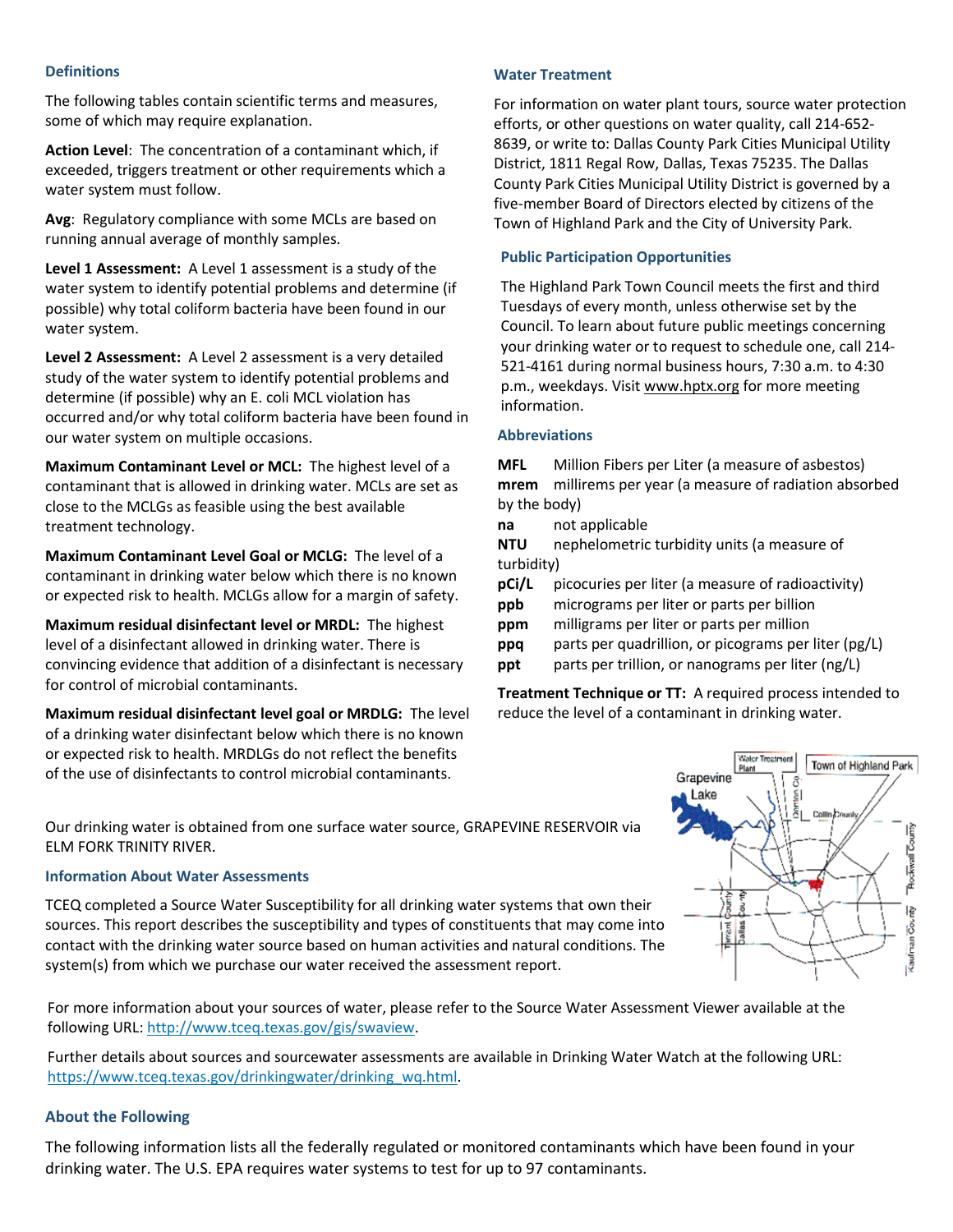| <b>Organic Contaminants</b> |                           |                                         |                                    |            |             |              |                  |                                       |  |  |  |
|-----------------------------|---------------------------|-----------------------------------------|------------------------------------|------------|-------------|--------------|------------------|---------------------------------------|--|--|--|
| <b>Contaminants</b>         | <b>Collection</b><br>Year | <b>Average Level</b><br><b>Detected</b> | Range of Levels<br><b>Detected</b> | <b>MCL</b> | <b>MCLG</b> | <b>Units</b> | <b>Violation</b> | <b>Likely Source of Contamination</b> |  |  |  |
| Atrazine                    | 2021                      | 0.2                                     | $0.2 - 0.2$                        |            |             | ppb          | N                | Herbicide runoff.                     |  |  |  |
| Simazine                    | 2021                      | 0.06                                    | $0.06 - 0.06$                      | 4          |             | ppb          | N                | Herbicide runoff.                     |  |  |  |

| <b>Inorganic Contaminants</b>               |                           |                                         |                                           |               |             |              |           |                                                                                                                                     |  |  |
|---------------------------------------------|---------------------------|-----------------------------------------|-------------------------------------------|---------------|-------------|--------------|-----------|-------------------------------------------------------------------------------------------------------------------------------------|--|--|
| <b>Contaminants</b>                         | <b>Collection</b><br>Year | <b>Average Level</b><br><b>Detected</b> | <b>Range of Levels</b><br><b>Detected</b> | <b>MCL</b>    | <b>MCLG</b> | <b>Units</b> | Violation | <b>Likely Source of Contamination</b>                                                                                               |  |  |
| <b>Nitrate</b><br>[Measured as<br>Nitrogen] | 2021                      |                                         | $0.772 - 0.772$                           | 10            | 10          | ppm          | N         | Runoff from fertilizer use; Leaching<br>from septic tanks, sewage; Erosion<br>of natural deposits.                                  |  |  |
| <b>Nitrite</b>                              | $2017*$                   | 0.004                                   | $0.004 - 0.004$                           | 10            | 10          | ppm          | N         | Runoff from fertilizer use; Leaching<br>from septic tanks, sewage; Erosion<br>of natural deposits.                                  |  |  |
| <b>Fluoride</b>                             | 2021                      | 0.207                                   | $0.207 - 0.207$                           | 4             | 4           | ppm          | N         | Erosion of natural deposits; water<br>additive which promotes strong<br>teeth; discharge from fertilizer and<br>aluminum factories. |  |  |
| <b>Barium</b>                               | 2021                      | 0.017                                   | $0.017 - 0.017$                           | $\mathfrak z$ | 2           | ppm          | N         | Erosion of natural deposits;<br>discharge from metal refineries or<br>mining operations.                                            |  |  |

\* Tested every 9 years as required by TCEQ

| <b>Maximum Residual Disinfectant Level</b> |                           |                  |                                    |             |              |                    |                           |                                           |  |  |
|--------------------------------------------|---------------------------|------------------|------------------------------------|-------------|--------------|--------------------|---------------------------|-------------------------------------------|--|--|
| <b>Disinfectant Residual</b>               | <b>Collection</b><br>Year | Average<br>Level | Range of Levels<br><b>Detected</b> | <b>MRDL</b> | <b>MRDLG</b> | Unit of<br>Measure | <b>Violation</b><br>(Y/N) | <b>Source in Drinking Water</b>           |  |  |
| <b>Chloramine</b><br><b>Residual NH3CI</b> | 2021                      | 3.06             | $1.50 - 4.10$                      | 4           | $\leq$ 4     | ppm                | N                         | Disinfectant used to control<br>microbes. |  |  |

| <b>Disinfection By-Products</b>        |                           |                  |                               |            |                          |              |                  |                                               |  |
|----------------------------------------|---------------------------|------------------|-------------------------------|------------|--------------------------|--------------|------------------|-----------------------------------------------|--|
| Contaminant                            | <b>Collection</b><br>Year | Average<br>Level | Range of<br><b>Individual</b> | <b>MCL</b> | <b>MCLG</b>              | <b>Units</b> | <b>Violation</b> | <b>Likely Source of Contamination</b>         |  |
| <b>Haloacetic Acids (HAA5)</b>         | 2021                      | $10*$            | $4.1 - 10.5$                  | 60         | No goal for<br>the total | ppb          | Ν                | By-product of drinking water<br>disinfection. |  |
| <b>Total Trihalomethanes</b><br>(TTHM) | 2021                      | $9***$           | $1.98 - 13.5$                 | 80         | No goal for<br>the total | ppb          | Ν                | By-product of drinking water<br>disinfection. |  |

\*The value in the Highest Level or Average Detected column is the highest average of all HAA5 sample results collected at a location over a year.

\*\*The value in the Highest Level or Average Detected column is the highest average of all TTHM sample results collected at a location over a year.

| <b>Radioactive Contaminants</b> |                                                                                        |     |                     |             |                                                                          |        |   |                                         |  |  |
|---------------------------------|----------------------------------------------------------------------------------------|-----|---------------------|-------------|--------------------------------------------------------------------------|--------|---|-----------------------------------------|--|--|
| Contaminant                     | <b>Collection</b><br><b>Highest Level</b><br><b>Detected</b><br><b>Samples</b><br>Year |     | Range of Individual | <b>MCLG</b> | <b>MCL</b><br><b>Units</b><br>Violation   Likely Source of Contamination |        |   |                                         |  |  |
| <b>Beta/photon emitters</b>     | 2018                                                                                   | 4.6 | $4.6 - 4.6$         |             | 50                                                                       | pCi/L* | N | Decay of natural and man-made deposits. |  |  |

\*EPA considers 50 pCi/L to be the level of concern for beta particles.